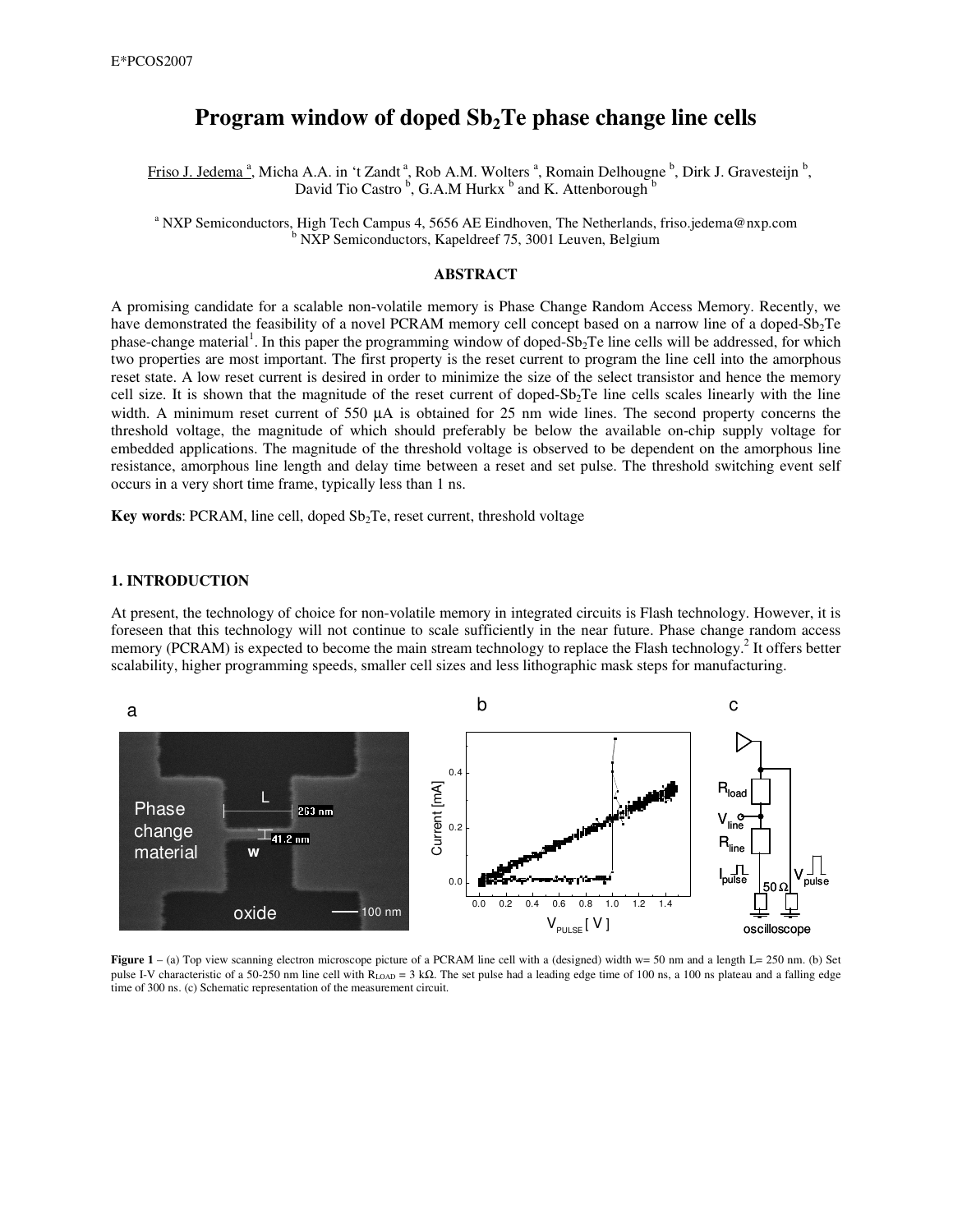A PCRAM line cell can be programmed and erased by heating the line of phase change material with an electrical pulse. Programming involves first the melting of the phase change material, subsequently followed by a very short cooling time of a few nanoseconds. This enables the phase change material to solidify into an amorphous state, called the reset state. The resistance of the line in the reset state is about 3 orders of magnitude larger than the resistance in the crystalline set state. For erasing a programmed bit, the line of the phase change material is heated below the melting temperature, but above the crystallization temperature, for a duration of tens of nanoseconds. This enables the amorphous material to return from a reset state into the set state.

An example of a 50 nm wide and 250 nm long phase change line is shown in Fig. 1a. The line cell is fabricated on a (100) Si wafer with a 500 nm grown thermal oxide layer. First, 100 nm thick TiW bottom electrodes are deposited and patterned by standard optical lithography. Then a film of 20 nm phase change material (PCM) is sputter deposited and the line cells are subsequently patterned by e-beam lithography and Ar plasma etching. A typical I-V plot of a set pulse applied to a 50-250 nm line cell is shown in Fig. 1b, whereas the measurement circuit is shown in Fig. 1c. Note that the peaks in current pulses in Fig. 1b at the moment of switching are attributed to parasitic capacitances in the measurement circuit.<sup>3</sup> Without the 3 k $\Omega$  load resistor, the peaks in I-V's are absent.

#### **2. RESET PROGRAMMING**

In Fig. 2 a reset current sweep is shown for a 50-250 nm line cell. A reset sweep starts with a measurement of the initial crystalline resistance of R<sub>LINE</sub>, typically around 1 kΩ. Here R<sub>LINE</sub> is the resistance of the line measured between the bond pads. Subsequently, reset pulses of 50 ns duration with a leading edge and trailing edge of 4 ns are applied with increasing amplitude. After each reset pulse, the resistance is measured with a delay time of approximately 1 second. Once the sample is programmed into the amorphous reset state, the sample is brought back to its crystalline set state by applying a set pulse of 300 ns duration, having leading and trailing edges of 100 ns. A load resistor of 3  $kΩ$  is included in the measurement circuit during the sweep, in order to limit the magnitude of the current after threshold switching has occurred in the set pulse.



**Figure** 2 – Reset current sweep of a 50-250 nm line.  $R_{LOAD} = 3 k\Omega$ . The insert shows a transmission electron microscopy picture of the line for a reset current of 0.9 mA. Note that the complete line is amorphised.

**Figure 3** – Minimal reset current as a function of line width. The length for each line is 5 times its width, i.e. 5 squares long. Each data point represents an average of 4 to 6 samples. The solid line shows the simulation result.

Figure 2 shows that a minimal reset current of 700 µA is needed to program the 50-250 line into the amorphous reset state. From that point on, a continuous increase of the amorphous state resistance is observed with increasing reset currents. This is attributed to a continuously increasing size of the amorphous spot in the phase change line. A maximum in the reset state resistance is observed for a reset current of 0.9 mA. At this point transmission electron microscopy (TEM) images indicates that the line is fully amorphous, see insert in Fig. 2. A decrease in the reset state resistance of the line is observed when applying reset currents larger than 0.9 mA.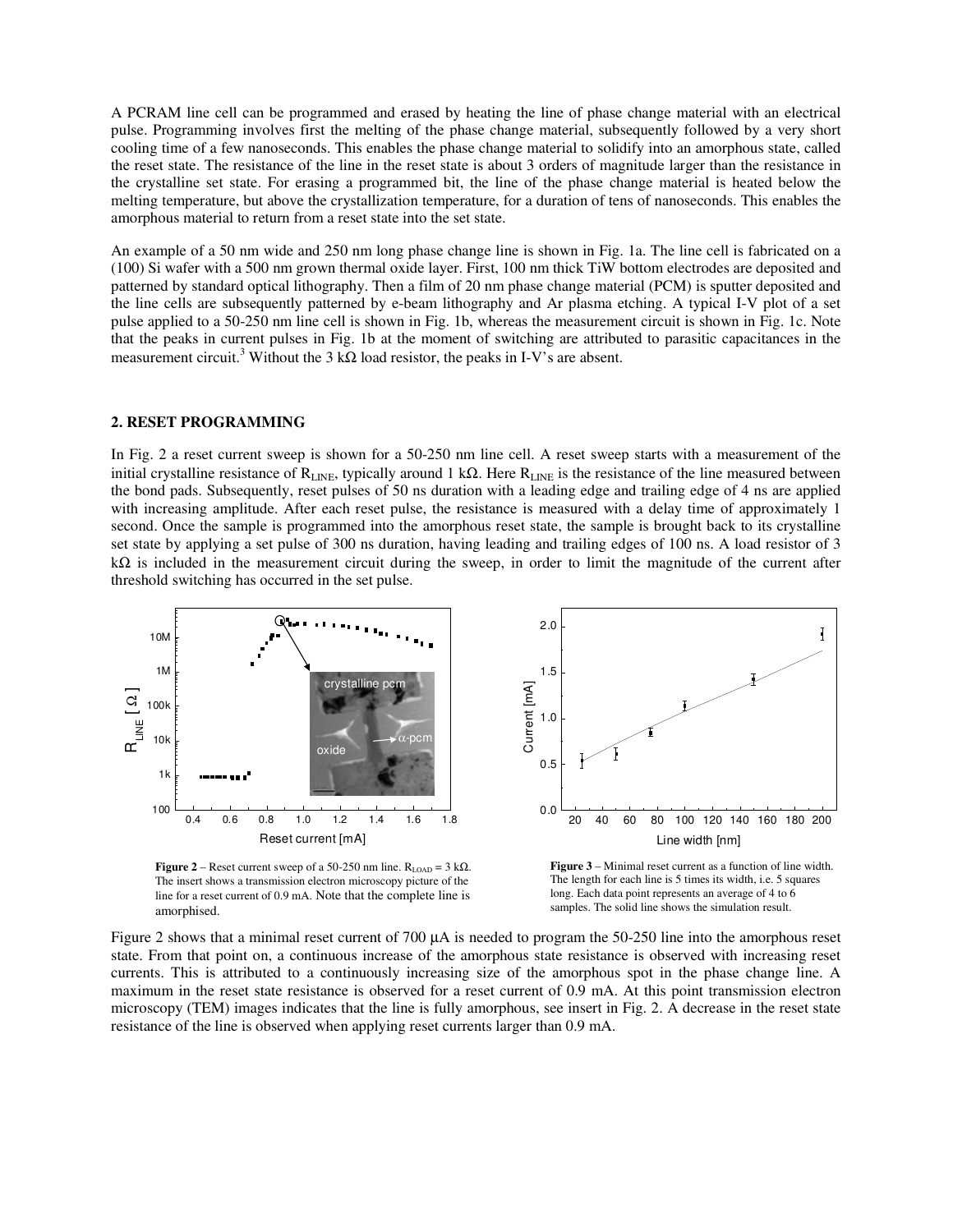Figure 3 shows the minimal reset current to obtain the amorphous reset state as a function a line width. Each data point represents an average of 4 to 6 samples. A linear scaling is observed when the line width is reduced from 200 nm to 25 nm. Figure 3 shows that at a line width of 25 nm, a reset current of 550  $\mu$ A is needed to program the line into the reset state. Extrapolation of the linear scaling to infinitesimal widths yields a finite offset current. This current physically represents the energy that is lost in heating the environment of the line. Note that for line widths smaller than 20 nm, a reduction of the thickness of the phase change layer will become more effective for reducing the reset current, than reducing its line width.<sup>5</sup>

Concluding, the above shows that the smallest obtainable reset current for 20 nm thick, 25 nm wide and 125 nm long phase change lines with doped  $Sb<sub>2</sub>Te$  phase change material is 550  $\mu$ A.

#### **3. SET PROGRAMMING**

During set programming, a large voltage for heating is avoided by a threshold switching event. For voltages smaller than the threshold voltage, a PCRAM line cell in the amorphous reset state does not conduct the required current to be programmed into the crystalline set state. An example of a set pulse showing a threshold switching event of a 50-250 nm PC line is shown in Fig. 1b. No detectable current is flowing in the reset state, until the voltage reaches the threshold voltage  $(V_T)$  at 1 Volt. At this point a rapid increase in the current occurs within 1 ns and the line switches into its crystalline set state.



**Figure** 4 – Set program window of a 50-250 nm line cell, (a) as a function of pulse voltage and (b) as a function of pulse current. R<sub>LOAD</sub> = 3 kΩ. The black squares represent the reset-to-set and reset-to-reset programming (set sweep), whereas the red triangles represent the set-to-reset programming (reset sweep) .

In Fig. 4 the program window is shown for a 50-250 nm line cell. A set sweep, indicated by the black squares in Fig. 4, starts by programming the 50-250 nm line cell into a reset state of  $R_{\text{LNE}} = 2 M\Omega$ . Subsequently, 50 ns set pulses with increasing magnitude are applied to the line cell, starting from 0.3 Volt. Examples of several set pulses are shown in Fig. 8. After each pulse, the resistance of the line is measured. In case the measured resistance is larger than 1 M $\Omega$ , a set pulse with increased voltage is given, otherwise a reset pulse is given to bring the line back to the  $2 M\Omega$  reset state.

Figure 4a shows that for voltages below  $V_T = 1$  Volt, the 50-250 nm line remains in the amorphous reset state. A pulse with a voltage of 1.1 Volt and a current of 0.3 mA enables the first transition from the reset to the set state. This shows that  $V_T$  is the limiting factor for reset to set programming. The required set current of 0.3 mA to establish the phase transition could be obtained at a lower pulse voltage of only  $\sim 0.3$  Volt, in case the 3 kΩ load resistor would be absent. Increasing the set pulse voltage beyond 1.2 Volt shows a gradual reduction in the resistance of the set state, until reset to reset programming is obtained beyond 2.4 Volt, corresponding to a current of 0.6 mA as shown in Fig. 4b. For comparison a reset sweep has been included in Fig 4 as well, indicated by the red triangular points.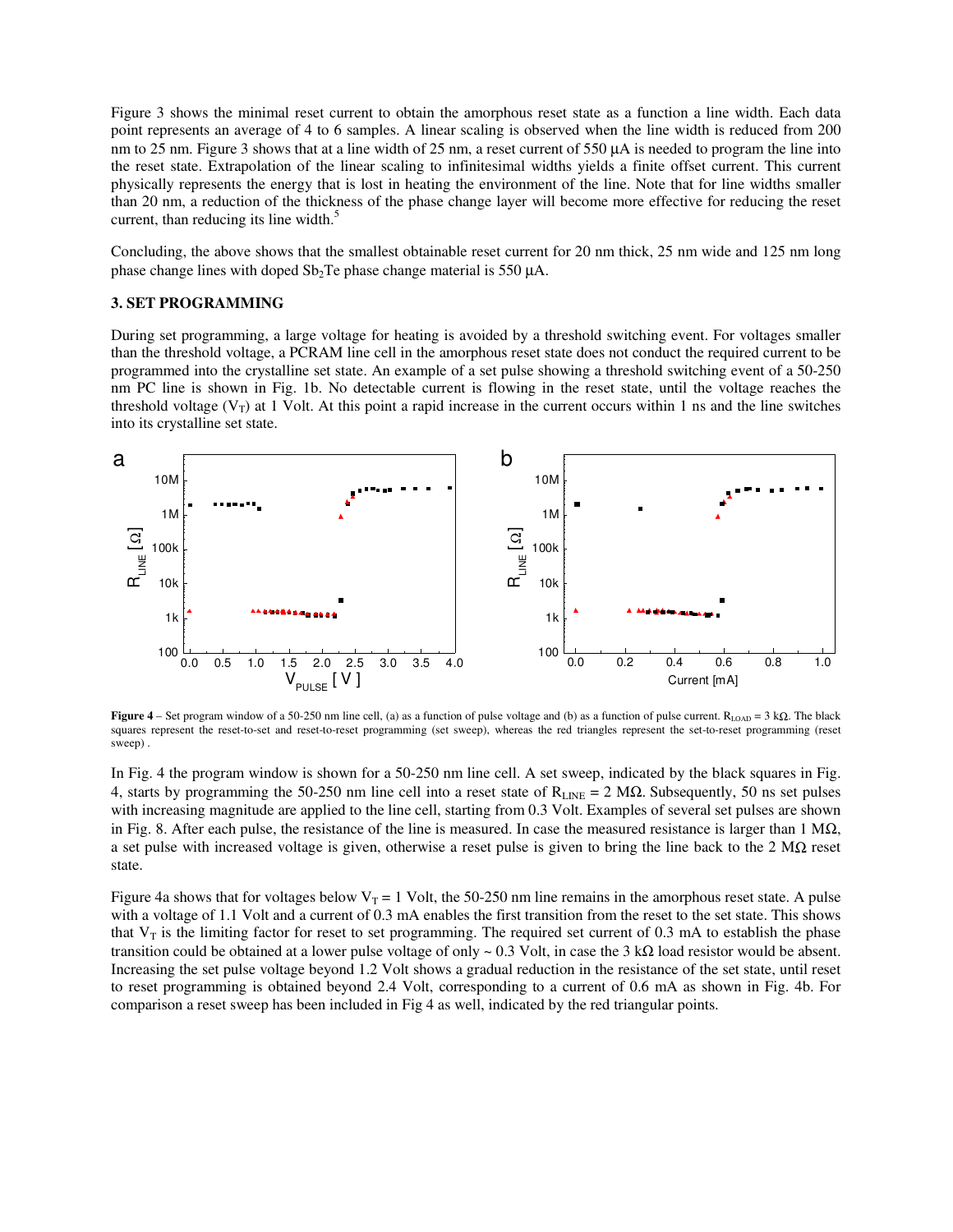Concluding, the above shows that the smallest obtainable set voltage for a 50-250 nm line cell with a 2M $\Omega$  reset resistance is 1.1 Volt. The threshold voltage is shown to be the limiting factor for the set voltage.

#### **4. THRESHOLD VOLTAGE DEPENDENCES**

As the threshold voltage is determining minimum voltage at which the line cell can be programmed from the reset to the set state, it represents an essential property of the PCRAM line cell. Therefore its dependences on the amorphous reset resistance, amorphous line length and time are important.

In figure 5 the threshold voltage is plotted as a function of the reset resistance. Figure 5 shows that the magnitude of the threshold voltages increases with the reset resistance. This is to be expected as a higher resistance means that a larger part of the line is amorphised. At the largest amorphous reset resistance of 30 M $\Omega$ , programmed with a reset current of 0.9 mA, the threshold voltage is 3 Volt. This value represents the threshold voltage of a completely amorphised line, in this case with a length of 250 nm, as indicated by the TEM picture in the insert of Fig. 2. Interestingly, when larger reset currents than 0.9 mA are used, the amorphous rest resistance is decreasing, but the threshold voltage is increasing. This trend is indicated by the red triangular data points in Fig. 5. As the threshold voltage should be minimized for obtaining a proper set regime in the available voltage window, one should therefore avoid exposing the 50-250 nm line cell to higher reset currents than 900 µA.

By performing similar experiments for longer line lengths, one can obtain the threshold voltage as a function of line length. This is performed for line cells with lengths ranging from 100 nm to 400 nm and the result is plotted in Fig. 6. Applying a linear fit to the data points in Fig. 6 yields the following relation:  $V_T = 8xL +1$ . Here  $V_T$  is the threshold voltage in Volts and L is the amorphous line length in µm. Note that this relation is valid for threshold voltages obtained at a time of approximately 1 second after a reset pulse has been given and is valid only for lines not programmed beyond there maximum reset state resistance, eg.  $I_{\text{reset}} < 0.9$  mA for the 50-250 nm line in Fig. 2. Figure 6 shows the threshold voltage has a finite positive offset of about  $1 \pm 0.4$  Volt. At present the origin of this offset is unclear. However, one explanation for the offset voltage could be that it is related to the band gap of the amorphous phase change material. The band gap represents the minimal energy a charge carrier has to acquire to be excited from the valence into the conduction band. This energy scale is relevant for the process of impact ionization, which is reported to be responsible for the threshold switching in GST 225 phase change materials.<sup>6,7</sup>



**Figure 5** – Threshold voltage dependence of a 50-250 nm line cell, as a function of the amorphous reset state resistance. The black square data points correspond to amorphous reset state resistances obtained with a reset current  $< 0.9$  mA, whereas the red triangular data points correspond to amorphous reset state resistances obtained with a reset current > 0.9 mA, see Fig. 2.



**Figure 6** – Threshold voltage dependence, as a function of amorphous line length. The square data points indicate the threshold voltage for completely amorphised lines, as indicated by a maximum in the amorphous state resistance in reset current sweeps, similar to Fig. 2. The solid line represents a linear fit to the data points. Note that the threshold voltage was determined at approximately 1 second after a reset pulse was given.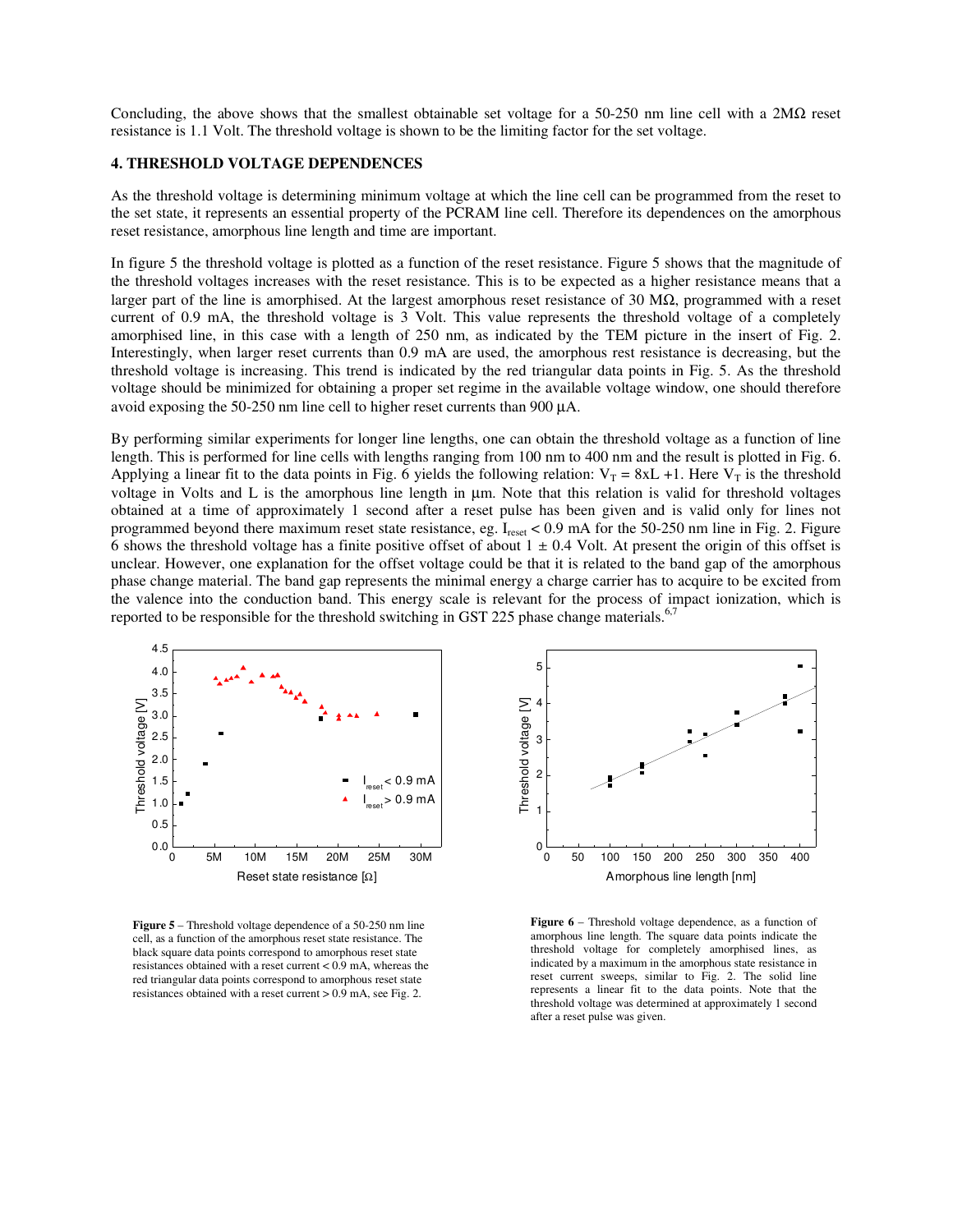The threshold voltage is also found to be dependent on the time between the reset pulse and the consecutive applied set pulse. An experiment with a series of reset-set pulses was carried out, having a variable delay time between the end of the reset pulse and the occurrence of a threshold switching event in the subsequent set pulse. In Fig. 7 the threshold voltage is plotted as a function of this reset-set delay time for a 75-300 nm line cell. The reset-set pulse had a 50 ns reset pulse with a reset current 0.8 mA, resulting in a 1 M $\Omega$  amorphous reset state. From Fig. 7 it can be observed that longer reset-set delay times lead to a monotonous increase in the magnitude of the threshold voltage. A similar behavior has also been observed for the GST 225 phase change material, and is reported to be caused by intrinsic trap dynamics in the amorphous state.<sup>5</sup> Figure 7 furthermore indicates that a line cell can be read out as quick as 50 ns after a reset pulse has been applied, provided that the read out voltage is less than 0.5 Volt. Note that only at shorter delay times than 1 second the magnitude of the threshold voltage is lower than the offset voltage as observed in Fig. 6. At a delay time of 1 second the threshold voltage is 0.9 Volt, in close agreement with the data shown in Fig. 5 and Fig.6 .

Another interesting observation is that the occurrence of a threshold switching event has a voltage dependent delay time.<sup>8</sup> Here the delay time is defined as the time in between the start of the set pulse, excluding the 4 ns rise time, and the occurrence of the threshold switching event. Figure 8 shows that a time delay is observed between the start of the voltage pulse and the occurrence of a threshold switching event. As the voltage amplitude increases, this delay time is reduced. This trend is shown in the bottom insert of Fig. 8. A monotonous decrease in the delay time is observed from 45 ns to 2 ns, when the set pulse voltage is increased from 1.1 Volt to 2.6 Volt.



**Figure 7**– Threshold voltage dependence of a 75-300 nm line, as a function of reset-set delay time. The square points are the measured threshold voltages after applying a 50 ns reset pulse with an amplitude of 3.7 V and 0.8 mA. The set pulse had an amplitude of 3.7 V and 0.8 mA with a duration of 700 ns, having a 100 ns leading edge and a 500 ns trailing edge. The solid line serves as guide to the eye.  $R<sub>LOAD</sub>$  = 3.3 kΩ.

**Figure 8**– Threshold voltage switching event delay time as a function of the pulse voltage. The reset (5) and set pulses (1,2,3 and 4) are taken from the same set sweep as applied to the 50-250 nm line cell in Fig. 4. The reset state resistance prior to the set pulse was  $2MΩ$ . Top right insert: the associated voltage waveforms. Lower right insert: delay time for the occurrence of a threshold switching event, as a function of  $V_{\text{PULSE}}$ .  $R_{\text{LOAD}} = 3$ kΩ.

Concluding, the above shows that the threshold voltage is dependent on the amorphous reset state resistance, amorphous line length and time. Figures 5 till 7 show that the threshold voltage can be kept as low 1 Volt, which is below the on chip supply voltage for embedded memories at the 45 nm node.